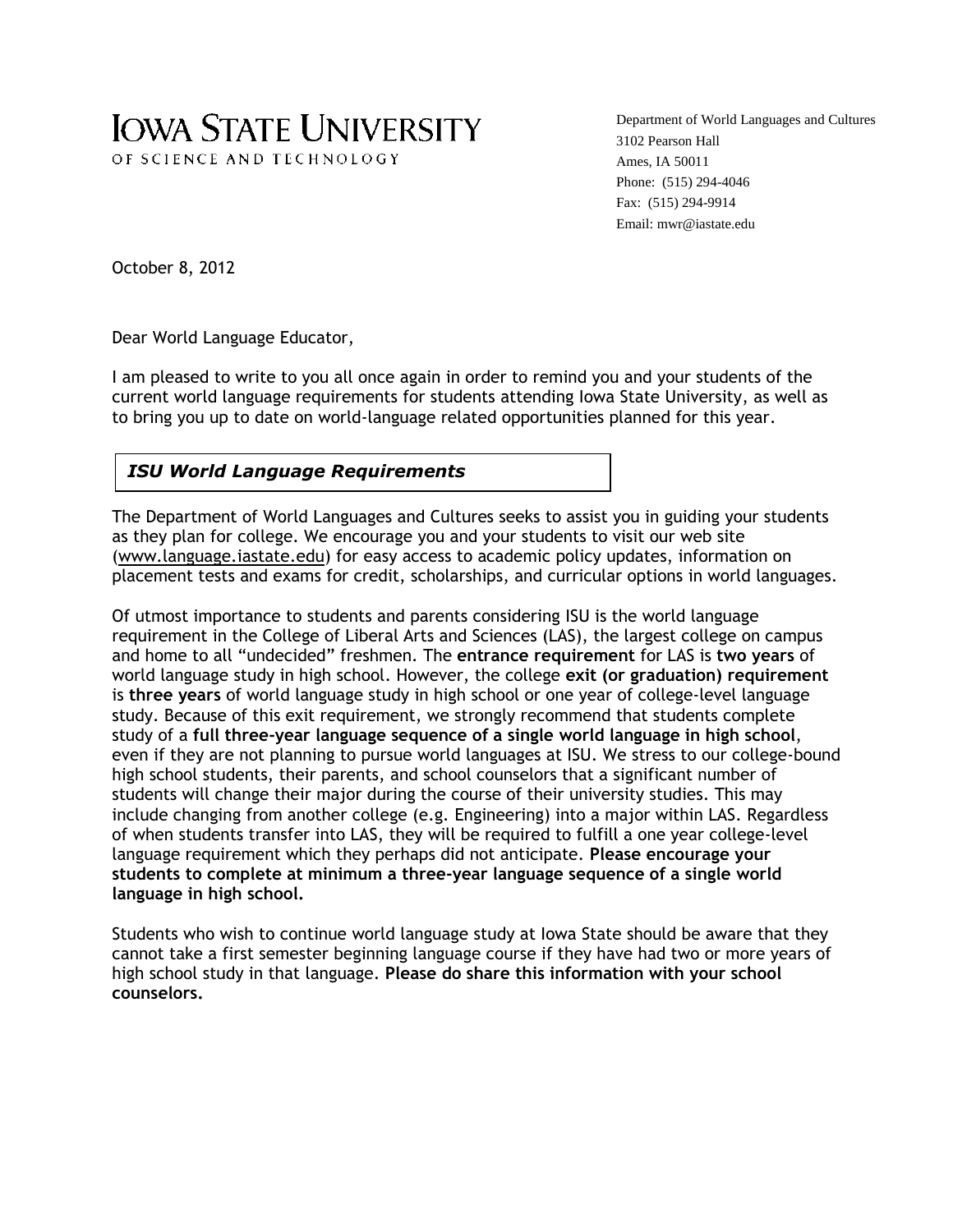An increasing number of undergraduate programs at Iowa State are now requiring world language study for completion of degree requirements. Let me mention a few:

*Elementary Education (College of Human Sciences), Early Childhood Education (College of Human Sciences):* **three years of high school or** one year college-level world language required for graduation;

*International Business (College of Business)***:** one year of college-level world language. These credits may be awarded by AP, CLEP or credit-by-examination if the class is not taken at ISU or another college or university. High school course work does not meet this exit requirement;

*Political Science, International Studies (College of Liberal Arts and Sciences)***:** two years of study of a single college-level world language.

*College of Engineering, all majors***:** because of the increasing importance of the global workplace for today's engineers, the College of Engineering has approved an *entrance requirement* **of two years** of high-school level study in a single world language**.** This sends a strong signal to school districts that world language study is fast becoming a requirement for success in college and beyond.

*College of Agriculture and Life Sciences (CALS), Global Resource Systems Major (GRS)*: The new major in *Global Resource Systems requires two years of study of a single college-level world language*. Note: CALS has recently endorsed the Languages and Cultures for Professions (LCP) second major concentration in German, French, or Spanish for all majors enrolled in CALS. This is an excellent opportunity for students pursuing a major in a global profession in CALS. World Languages and Cultures has partnered with GRS to offer exciting new language, culture, study abroad, and internship opportunities.

## *Program in Languages and Cultures for Professions (LCP)*

The undergraduate second major in *Languages and Cultures for Professions (LCP)* provides instruction in the professional use of a world language and acquisition of cultural knowledge, in collaboration with academic programs in Engineering, Business, and Agriculture. This second major option in French, German, and Spanish (as well as a minor option in Chinese and Russian) is available **only to undergraduates in Engineering, Business, and Agriculture** and incorporates in-depth language study, study abroad and international internship opportunities. Please encourage your best students to consider this option as a beneficial addition to their professional portfolio! For more information, contact Mark Looney at [mlooney@iastate.edu](mailto:mlooney@iastate.edu)

#### *On-Line Placement Exams*

We encourage *all* students who will have completed three or four years of high school study in Spanish, French or German and who are planning to attend ISU to take our **free online placement exam** [\(www.language.iastate.edu\)](http://www.language.iastate.edu/). This is a successful diagnostic tool for assuring that your students will be appropriately placed in a college world language class.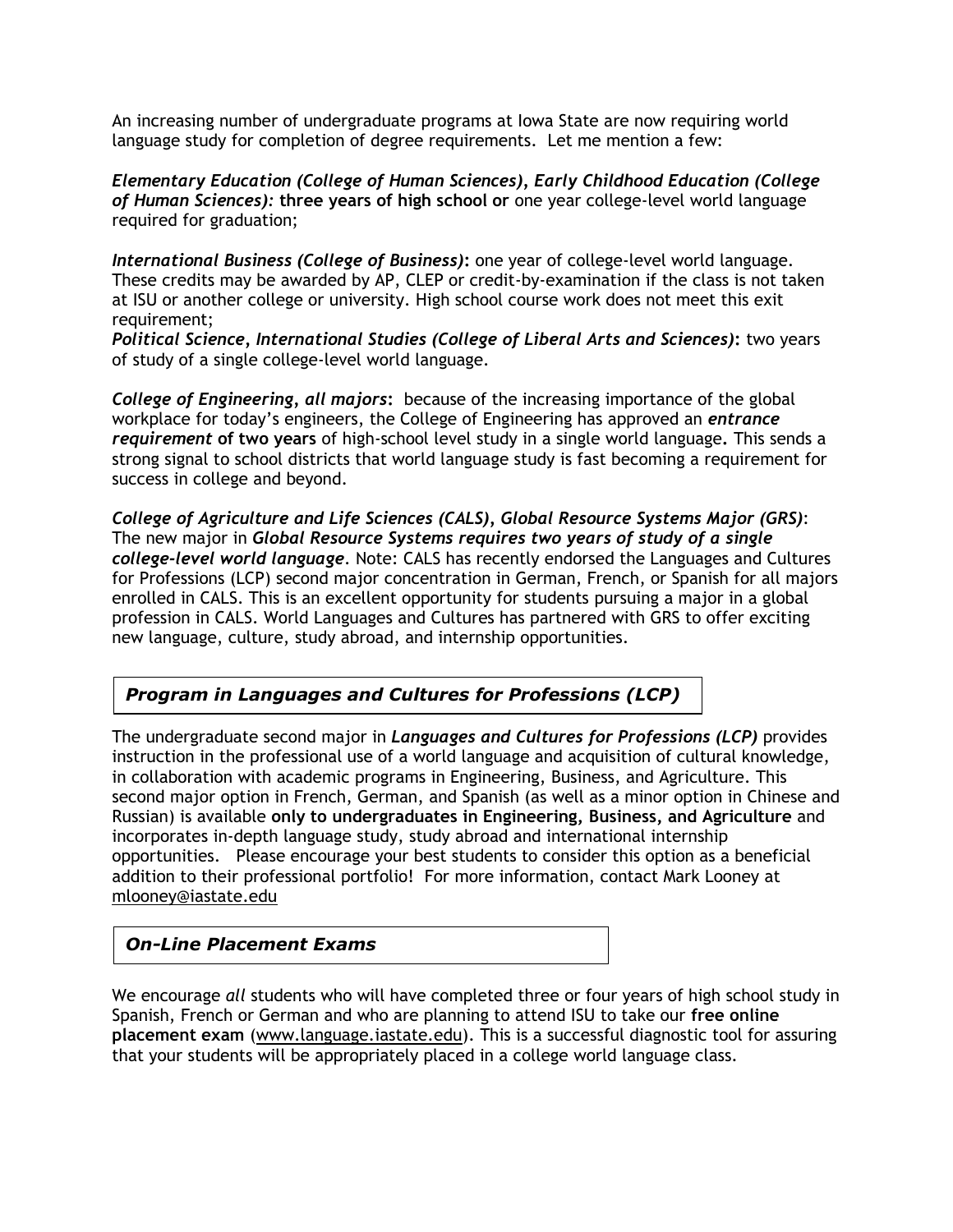# *AP Credit in World Languages and Literatures*

Students who participate in an Advanced Placement program in high school in a world language or literature may earn up to 16 college-level credits! These credits may be counted toward the following ISU requirements: general education requirements in the humanities; international perspectives; requirements for a world language major or minor; or elective credit. Students earning a score of 3 on French, German, or Spanish Language AP exams earn 8 credits, while a score of 4-5 earns 16 credits. In French and Spanish Literature a score of 3- 5 earns 3 credits in literature at the 300-level. The Latin/Vergil exam provides 8 credits for students scoring a 3 on the AP exam while a score of 4-5 earns 12 credits. The Latin Literature exam provides 8 credits for students scoring a 3 on the exam; and a score of 4-5 earns 12 credits. Details on AP Exam Credit at Iowa state are available at [www.admissions.iastate.edu/cbe/ap.php](http://www.admissions.iastate.edu/cbe/ap.php)

### **Professional News and Opportunities**

The Department of World Languages and Cultures is offering several professional development opportunities for students and world language educators:

- **On-line Elementary Latin for educators AND their students!** Are you interested in the historical development of modern Romance languages like French, Italian or Spanish? Are you fascinated by the literature and culture of Classical Rome? Do you have students seeking to increase their ACT and SAT scores? Then you may be interested in ISU's first on-line language program: **Elementary Latin 101 and 102, and Latin 201!**
- The Department of World Languages and Cultures offers a variety of study abroad programs in Canada, China, France, Germany, Greece, Peru, Russia, Spain and Latin America, among several others. Some of these programs are led by WLC faculty, while other opportunities are available through consortium partners. Students can take coursework in languages, literatures and cultures and often participate in an internship or service-learning project. Programs include family homestays, coursework at a top world university, excursions to historical and cultural sites, planned cultural activities, and full administrative support by ISU and affiliated universities abroad. In most cases, studying abroad can accelerate the fulfillment of a major or minor. Check out the online link for these programs:

<http://www.language.iastate.edu/main/advising/studyabroad.html>

 One significant program, open to entering freshmen, is the **ISU on the Mediterranean – Summer in Valencia, Spain program**, offered for six weeks each summer. This is an ISU-directed program where students live together with host families, participate in weekend excursions to important historical attractions, and participate in other activities. Students who study in Valencia can choose coursework in Spanish (100-400 levels) and English (Business, Engineering, Biology, and International Studies). For more information visit<http://www.language.iastate.edu/valencia/> or contact Dr. Chad M. Gasta at [gasta@iastate.edu.](mailto:gasta@iastate.edu)